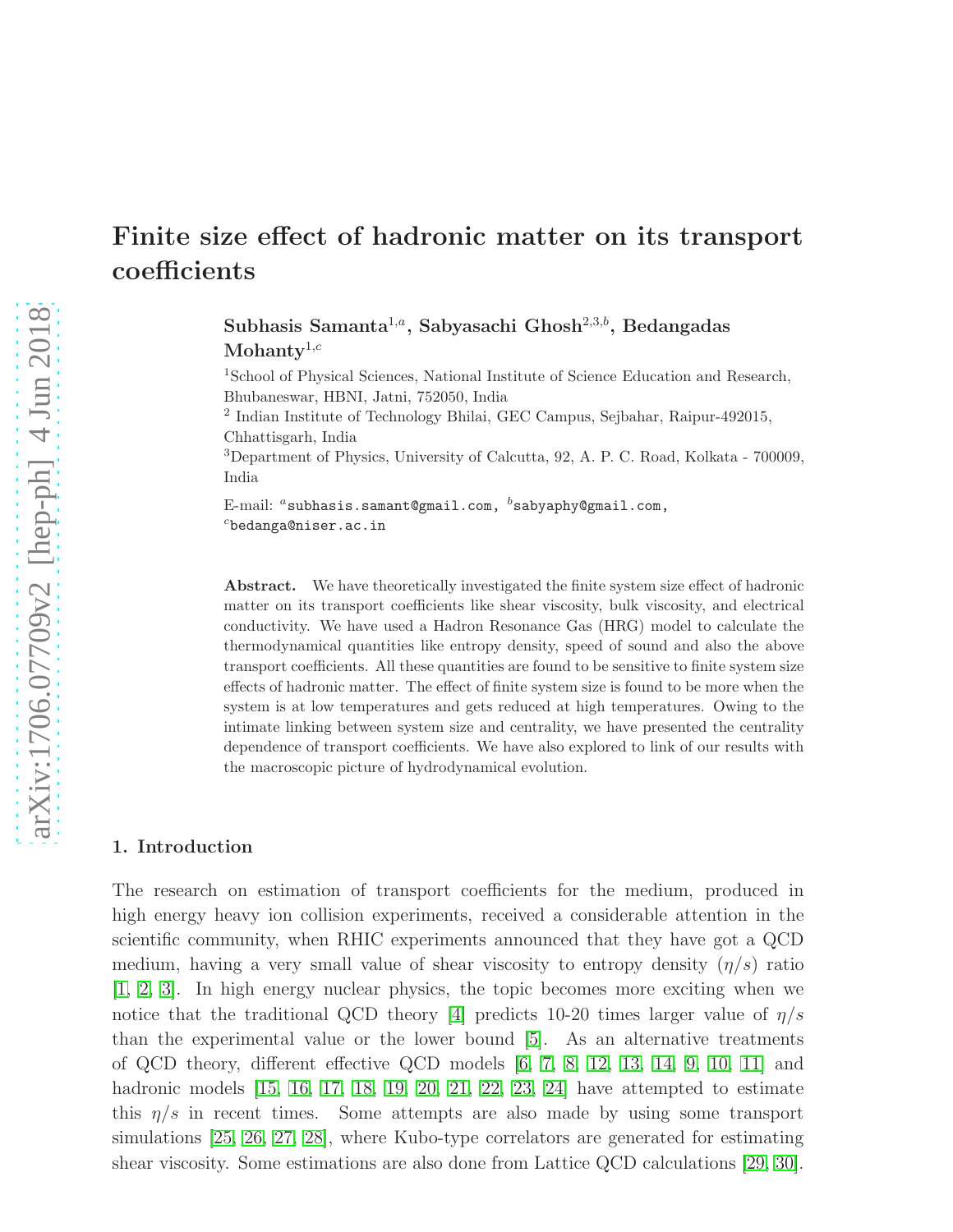Other transport coefficients like bulk viscosity and electrical conductivity are also important to estimate from the same dynamical framework for the strongly interacting medium. Some of the work in the literature for the microscopic calculations of bulk viscosity can be found in the Refs. [\[33,](#page-13-20) [32,](#page-13-21) [34,](#page-13-22) [31,](#page-13-23) [41,](#page-13-24) [42,](#page-13-25) [17,](#page-13-6) [8,](#page-12-7) [40,](#page-13-26) [7,](#page-12-6) [39,](#page-13-27) [9,](#page-12-8) [10,](#page-12-9) [11,](#page-13-3) [6,](#page-12-5) [35,](#page-13-28) [44,](#page-13-29) [22,](#page-13-11) [23,](#page-13-12) [47,](#page-13-30) [46,](#page-13-31) [24,](#page-13-13) [43,](#page-13-32) [45,](#page-13-33) [36,](#page-13-34) [37,](#page-13-35) [38,](#page-13-36) [48\]](#page-13-37), and those for electrical conductivity can be found in the Refs. [\[49,](#page-13-38) [50,](#page-13-39) [51,](#page-13-40) [52,](#page-13-41) [53,](#page-13-42) [54,](#page-13-43) [55,](#page-14-0) [56,](#page-14-1) [57,](#page-14-2) [58,](#page-14-3) [8,](#page-12-7) [59,](#page-14-4) [60,](#page-14-5) [61,](#page-14-6) [62,](#page-14-7) [63,](#page-14-8) [64\]](#page-14-9).

Here our interest is on finite volume effect in transport coefficient calculations, since the matter created due to the energy deposition of the colliding nuclei has a finite volume. The volume of the system depends on the size of the colliding nuclei, the center of mass energy and centrality of the collision. Different effects of finiteness of the system size have been discussed in the literature [\[65,](#page-14-10) [66,](#page-14-11) [67,](#page-14-12) [68,](#page-14-13) [69,](#page-14-14) [70,](#page-14-15) [71,](#page-14-16) [72,](#page-14-17) [73,](#page-14-18) [74,](#page-14-19) [75,](#page-14-20) [76,](#page-14-21) [77,](#page-14-22) [78,](#page-14-23) [79,](#page-14-24) [80,](#page-14-25) [81,](#page-14-26) [82,](#page-14-27) [83,](#page-14-28) [84,](#page-14-29) [85,](#page-14-30) [86,](#page-14-31) [87,](#page-14-32) [88,](#page-14-33) [89,](#page-14-34) [90\]](#page-14-35), where major investigations [\[68,](#page-14-13) [70,](#page-14-15) [71,](#page-14-16) [72,](#page-14-17) [73,](#page-14-18) [74,](#page-14-19) [79,](#page-14-24) [80,](#page-14-25) [81,](#page-14-26) [82,](#page-14-27) [83\]](#page-14-28) are focus to see the volume effect in quark-hadron phase transition. The present article is aimed to observe a finite system size effect of the medium on the estimation of transport coefficients. Specifically we discuss the relative change in the values of the transport coefficients because of transformation from infinite matter to finite matter.

In a classical view we may not expect different values of transport coefficient for a fluid having different system size. However, for fluid where the system size is small enough for quantum effect to play a role, one may expect a possibility of finite system size effect. We have tried to explore this fact for the tiny QCD matter, produced in the high energy heavy ion collision experiment. We realize the lower bound of shear viscosity to entropy density ratio  $(\eta/s)$  arises due to lowest possible quantum fluctuation of fluid, which can never be ignored even in the infinite coupling limit. However, in classical view, one can easily think about  $\eta/s \to 0$  in this infinite coupling limit. Since we know that the  $\eta/s$  of RHIC matter is surprisingly close to this lower bound [\[91,](#page-14-36) [92\]](#page-14-37), therefore, we may associate this matter with the lowest possible quantum fluctuation and we may also consider other possible quantum effect coming from the finite system size effect. Following the earlier Refs. [\[79,](#page-14-24) [80,](#page-14-25) [81,](#page-14-26) [82,](#page-14-27) [84,](#page-14-29) [85\]](#page-14-30) a finite lower momentum cut-off has been adopted to incorporate the finite system size picture of the medium and we have applied it in different transport coefficients calculations.

The article is organized as follows. Next section has covered the brief formalism part of transport coefficients and finite system size picture of HRG model. Then we have analyzed our numerical output in the result section and at last, we summarize our work.

# 2. Formalism

#### 2.1. transport coefficients

In this work, we calculate the above transport coefficients within the hadron gas resonance (HRG) model, so we have to add the contributions of all mesons  $(M)$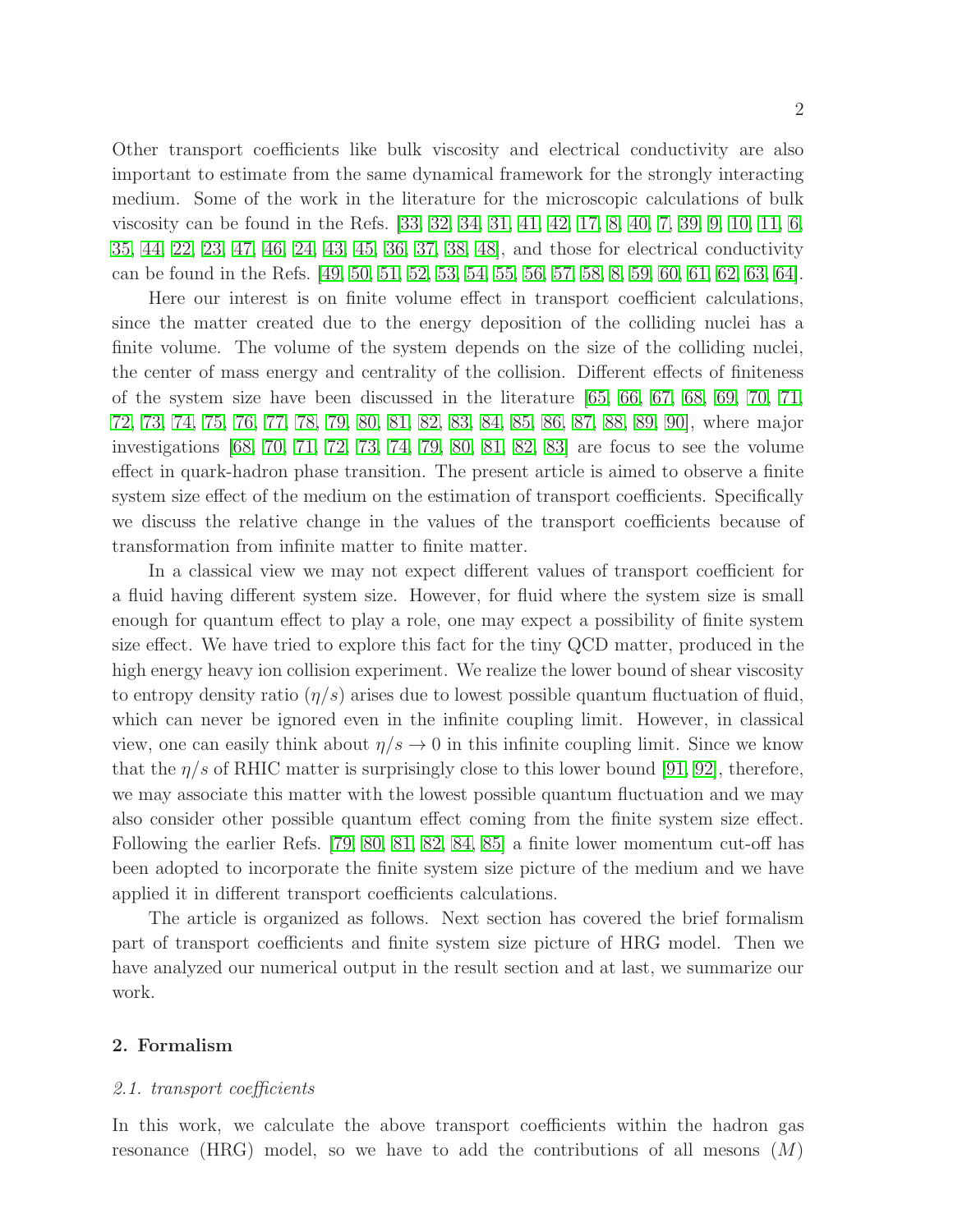and baryons (B) for getting total transport coefficients of hadronic matter. The mathematical structure of transport coefficients, obtained from the one-loop diagram in quasi-particle Kubo approach and relaxation time approximation (RTA) in kinetic theory approach, are exactly same, therefore, we start with the standard expressions of  $\eta$  [\[17,](#page-13-6) [18,](#page-13-7) [95\]](#page-14-38),  $\zeta$  [17, [9\]](#page-12-8) and  $\sigma$  [\[62,](#page-14-7) [17,](#page-13-6) [64\]](#page-14-9):

<span id="page-2-0"></span>
$$
\eta = \sum_{B} \frac{g_B}{15T} \int \frac{d^3 \vec{k}}{(2\pi)^3} \tau_B \left(\frac{\vec{k}^2}{\omega_B}\right)^2 \left[n_B^+(1 - n_B^+)\right] + n_B^-(1 - n_B^-\right)] + \sum_{M} \frac{g_M}{15T} \int \frac{d^3 \vec{k}}{(2\pi)^3} \tau_M \left(\frac{\vec{k}^2}{\omega_M}\right)^2 n_M(1 + n_M); \tag{1}
$$

<span id="page-2-1"></span>
$$
\zeta = \sum_{B} \frac{g_B}{T} \int \frac{d^3 \vec{k}}{(2\pi)^3 \omega_B^2} \tau_B \left\{ \left( \frac{1}{3} - c_s^2 \right) \vec{k}^2 -c_s^2 m_B^2 \right\}^2 \left[ n_B^+ \left( 1 - n_B^+ \right) + n_B^- \left( 1 - n_B^- \right) \right] + \sum_{M} \frac{g_M}{T} \int \frac{d^3 \vec{k}}{(2\pi)^3 \omega_M^2} \tau_M \left\{ \left( \frac{1}{3} - c_s^2 \right) \vec{k}^2 -c_s^2 m_M^2 \right\}^2 n_M (1 + n_M); \tag{2}
$$

<span id="page-2-2"></span>
$$
\sigma = \sum_{B} \frac{g_{B}e_{B}^{2}}{3T} \int \frac{d^{3}\vec{k}}{(2\pi)^{3}} \tau_{B} \left(\frac{\vec{k}}{\omega_{B}}\right)^{2} [n_{B}^{+}(1 - n_{B}^{+}) + n_{B}^{-}(1 - n_{B}^{-})] + \sum_{M} \frac{g_{Me_{M}^{2}}}{3T} \int \frac{d^{3}\vec{k}}{(2\pi)^{3}} \tau_{M} \left(\frac{\vec{k}}{\omega_{M}}\right)^{2} n_{M}(1 + n_{M}), \qquad (3)
$$

where  $g_B$  and  $g_M$  are degeneracy factors for baryons (fermions) B and mesons (bosons) M respectively. The  $n_B^{\pm}$  ( $\pm$  stand for particle and anti-particle respectively) is Fermi-Dirac (FD) distribution function of B having energy  $\omega_B = {\vec{k}_1^2 + m_B^2}^{1/2}$  and  $n_M$  is Bose-Einstein (BE) distribution function of M with energy  $\omega_M = {\bar{k}^2 + m_M^2}^{1/2}$ , where  $m_B$  and  $m_M$  denote the masses of B and M;  $\vec{k}$  stands for their momentum. During calculation of  $\sigma$ , we have to take care of isospin degeneracy factors of charged hadrons only. More explicitly, we can write the charge factors of baryons and mesons as  $e_B^2 = (N_B^e e)^2$  and  $e_M^2 = (N_M^e e)^2$  with  $e^2 = 4\pi/137$ , where  $N_B^e$  and  $N_M^e$  are their electrical charge number in units of electrons; e.g. for  $\Delta^{++}$  it is  $N_B^e = 2$ .

# 2.2. HRG Model

In the HRG model, the system consists of all the hadrons and resonances. Different versions of HRG model may be found in Refs. [\[96,](#page-14-39) [97,](#page-14-40) [98,](#page-14-41) [99,](#page-14-42) [100,](#page-14-43) [101,](#page-14-44) [102,](#page-15-0) [103,](#page-15-1) [104,](#page-15-2) [105,](#page-15-3) [106,](#page-15-4) [107,](#page-15-5) [108,](#page-15-6) [109,](#page-15-7) [110,](#page-15-8) [111,](#page-15-9) [112,](#page-15-10) [113,](#page-15-11) [114,](#page-15-12) [115,](#page-15-13) [116,](#page-15-14) [81,](#page-14-26) [23,](#page-13-12) [47,](#page-13-30) [117,](#page-15-15) [118,](#page-15-16) [119,](#page-15-17) [120,](#page-15-18) [86,](#page-14-31) [87\]](#page-14-32).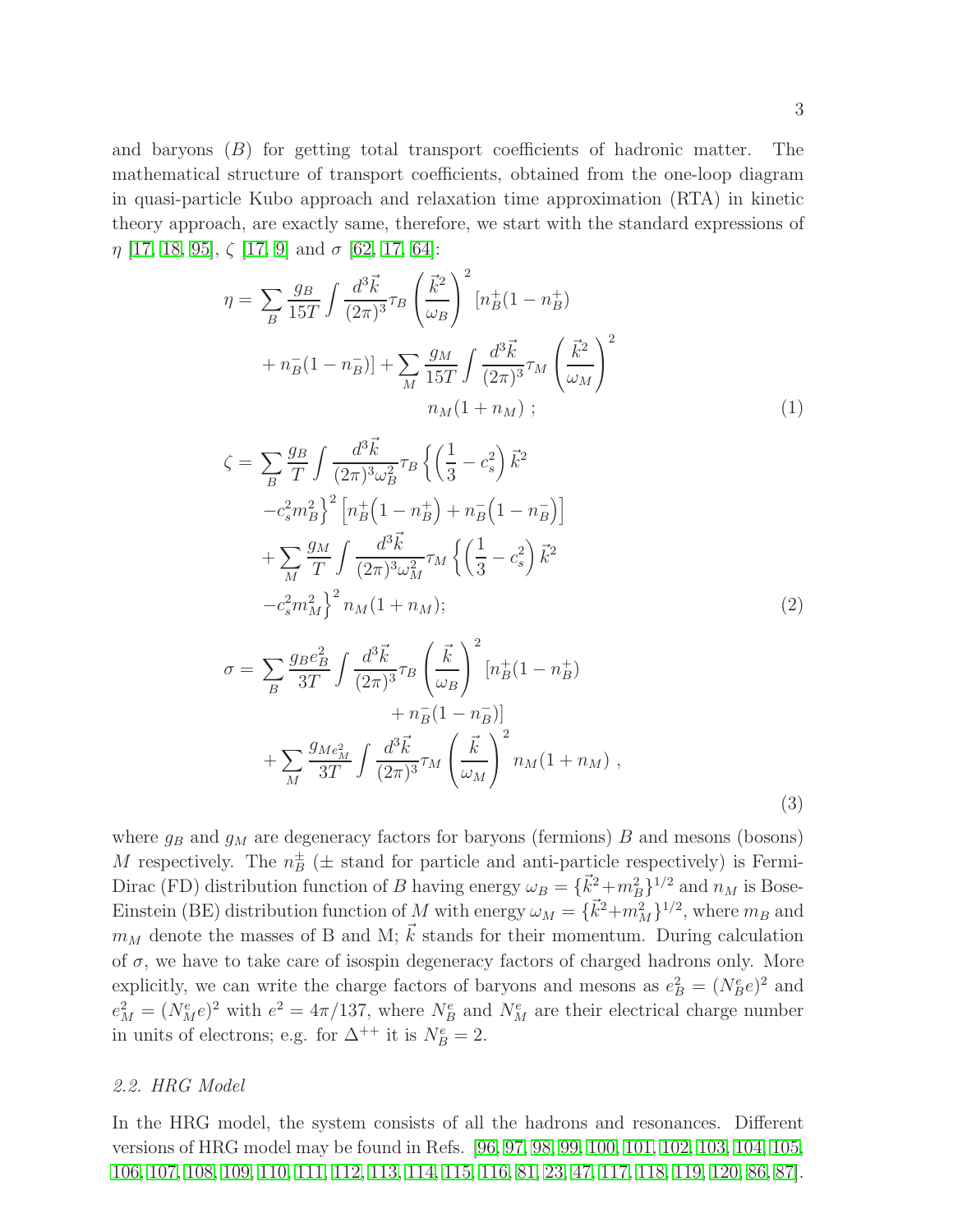Here the transport properties of hadronic matter with a finite volume is studied by using the simplest version namely the ideal or non-interacting HRG model. The grand canonical partition function of a hadron resonance gas [\[105,](#page-15-3) [112\]](#page-15-10) can be written as,

$$
\ln Z^{id} = \sum_{H} \ln Z_H^{id},\tag{4}
$$

where sum is over all the hadrons, *id* refers to ideal *i.e.*, non-interacting HRG. For individual hadron H,

$$
\ln Z_H^{id} = \pm \frac{V g_H}{(2\pi)^3} \int_0^\infty d^3 \vec{k} \ln[1 \pm \exp(-(\omega_H - \mu_H)/T)]
$$
  
= 
$$
\pm \frac{V g_H}{2\pi^2} \int_0^\infty |\vec{k}|^2 d|\vec{k}| \ln[1 \pm \exp(-(\omega_H - \mu_H)/T)],
$$
 (5)

where  $\omega_H = \sqrt{\frac{g}{\omega_H}}$  $|\vec{k}|^2 + m_H^2$  is the single particle energy,  $m_H$  is the mass of the hadron, V is the volume of the system,  $g_H$  is the degeneracy factor for the hadron and T is the temperature of the system. In the above expression  $\mu_H = B_H \mu_B + S_H \mu_S + Q_H \mu_Q$  is the chemical potential and  $B_H$ ,  $S_H$ ,  $Q_H$  are respectively the baryon number, strangeness and charge of the hadron,  $\mu$ 's being corresponding chemical potentials. The upper and lower sign of  $\pm$  corresponds to baryons and mesons respectively. In this work we have incorporated all the hadrons listed in the particle data book [\[121\]](#page-15-19) up to mass of 3 GeV.

Now let us come to the finite volume picture. The constituents in the medium are restricted to move within the volume of the medium. If the volume is too small to ignore the quantum effect then one can roughly relate the system with the quantum mechanical picture of particle in a box. Unlike to classical picture, the lowest possible momentum or energy of the constituents will not be zero. There will be lower momentum cut-off or zero point energy, below which constituents never go. We have considered the lower momentum cut-off  $k_{min} = \pi/R = \lambda$ (say), where R is the size of a cubic volume  $V \sim R^3$ [\[79,](#page-14-24) [80,](#page-14-25) [81\]](#page-14-26) of the system. With this cut-off the partition function of individual hadron H becomes

$$
\ln Z_H^{id} = \pm \frac{V g_H}{2\pi^2} \int_{\lambda}^{\infty} |\vec{k}|^2 d|\vec{k}| \ln[1 \pm \exp(-(\omega_H - \mu_H)/T)]. \tag{6}
$$

In principle one should sum over discrete momentum values but for simplicity we integrate over continuous values of momentum. This simplified picture of finite size effect by implementing lower momentum cut-off is justified in Refs. [\[84,](#page-14-29) [85\]](#page-14-30). It is nicely demonstrated in Fig. (1) of Ref. [\[84\]](#page-14-29). Along with the discretization of momentum, surface and curvature effect may appear in the finite size picture [\[72\]](#page-14-17) but we don't consider these effect in the present work for simplicity.

From partition function we can calculate various thermodynamic quantities of interest. The partial pressure P, the energy density  $\epsilon$  can be calculated using the standard definitions,

$$
P = \sum_{H=M,B} T \frac{\partial \ln Z_H^{id}}{\partial V}
$$

.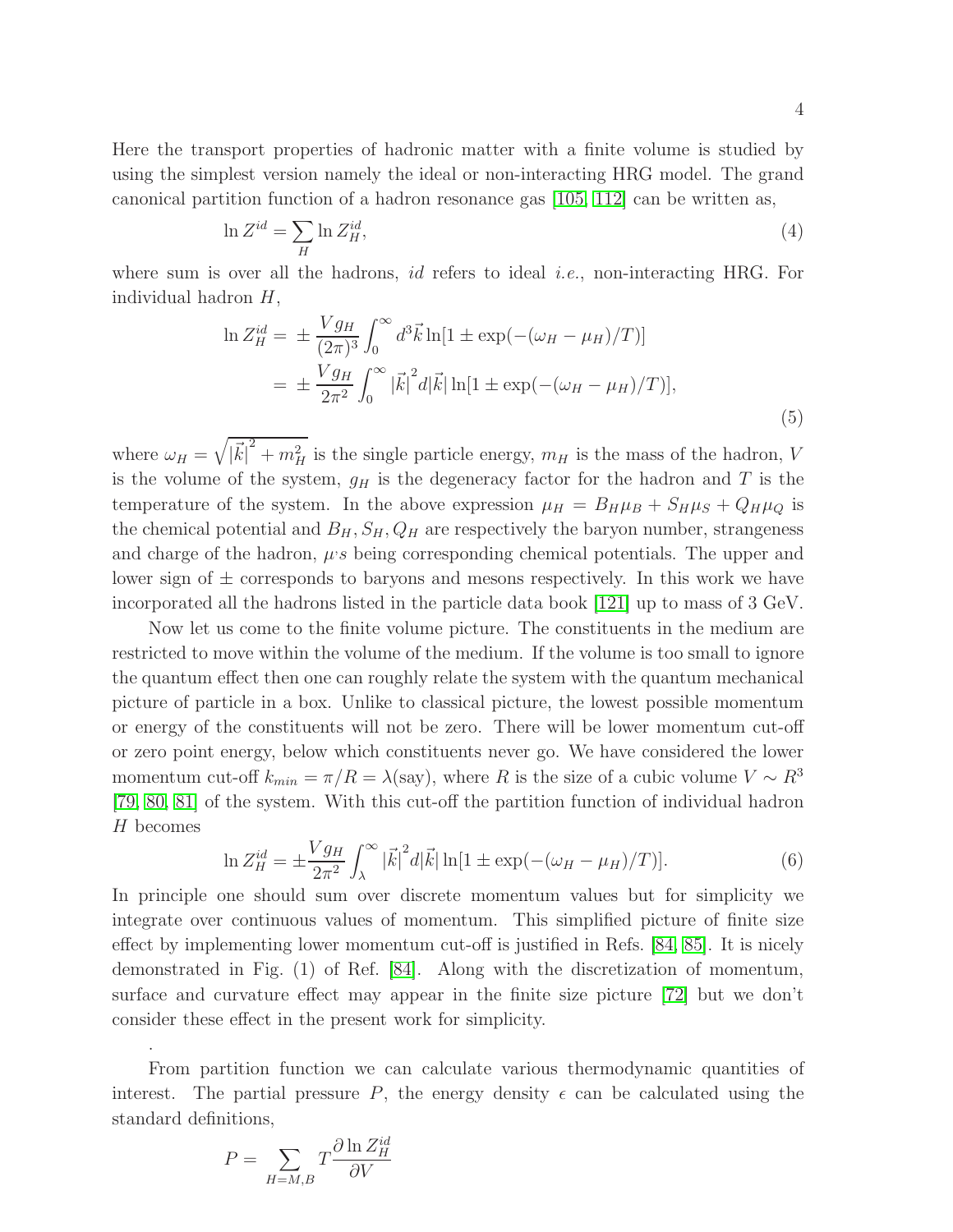

<span id="page-4-0"></span>Figure 1. (Color online) Temperature dependence of shear viscosity with finite size effect  $(\eta_R)$ , normalized by without finite system size effect  $(\eta_\infty)$  at  $\mu = 0$ . This normalized quantity is calculated for different values of finite system size  $(R)$  in HRG model.

$$
\epsilon = -\frac{1}{V} \sum_{H=M,B} \left( \frac{\partial \ln Z_H^{id}}{\partial \frac{1}{T}} \right)_{\frac{\mu}{T}}
$$
  
= 
$$
\sum_{H=M,B} \frac{g_H}{2\pi^2} \int_{\lambda}^{\infty} \frac{|\vec{k}|^2 d|\vec{k}|}{\exp[(\omega_H - \mu_H)/T] \pm 1} \omega_H,
$$
 (7)

With help of P,  $\epsilon$ , we can get entropy density (for  $\mu = 0$ ) as

$$
s = \frac{P + \epsilon}{T} \tag{8}
$$

From these thermodynamical quantities, one can find the square of speed of sound as

$$
c_s^2 = \left(\frac{\partial P}{\partial \epsilon}\right) = \frac{s}{T\frac{ds}{dT}}\tag{9}
$$

### 3. Numerical results and discussion

The transport coefficients are calculated for two cases. In one case, they are calculated by considering finite system size effect and in other case, without considering such an effect. In former case, the limit of integration in Eqs. [\(1\)](#page-2-0), [\(2\)](#page-2-1), [\(3\)](#page-2-2) is  $\lambda$  to  $\infty$ , while in latter case, the standard thermodynamical limit from 0 to  $\infty$  is taken. Dividing former by latter, we will get ratios of different transport coefficients, which may provide us an insight about finite system size effect on different transport coefficients. The ratios for  $\eta$ ,  $\zeta$  and  $\sigma$  are shown in Figs. [1,](#page-4-0) [4](#page-7-0) and [7](#page-8-0) and the related discussions are presented below.

Let us first come to the shear viscosity case, shown in Fig. [1,](#page-4-0) where the ratios  $\eta_R/\eta_\infty$  are plotted versus T. Here,  $\eta_R$  denotes the shear viscosity of hadronic matter, having a system volume with radius R, while  $\eta_{\infty}$  stands for shear viscosity of infinite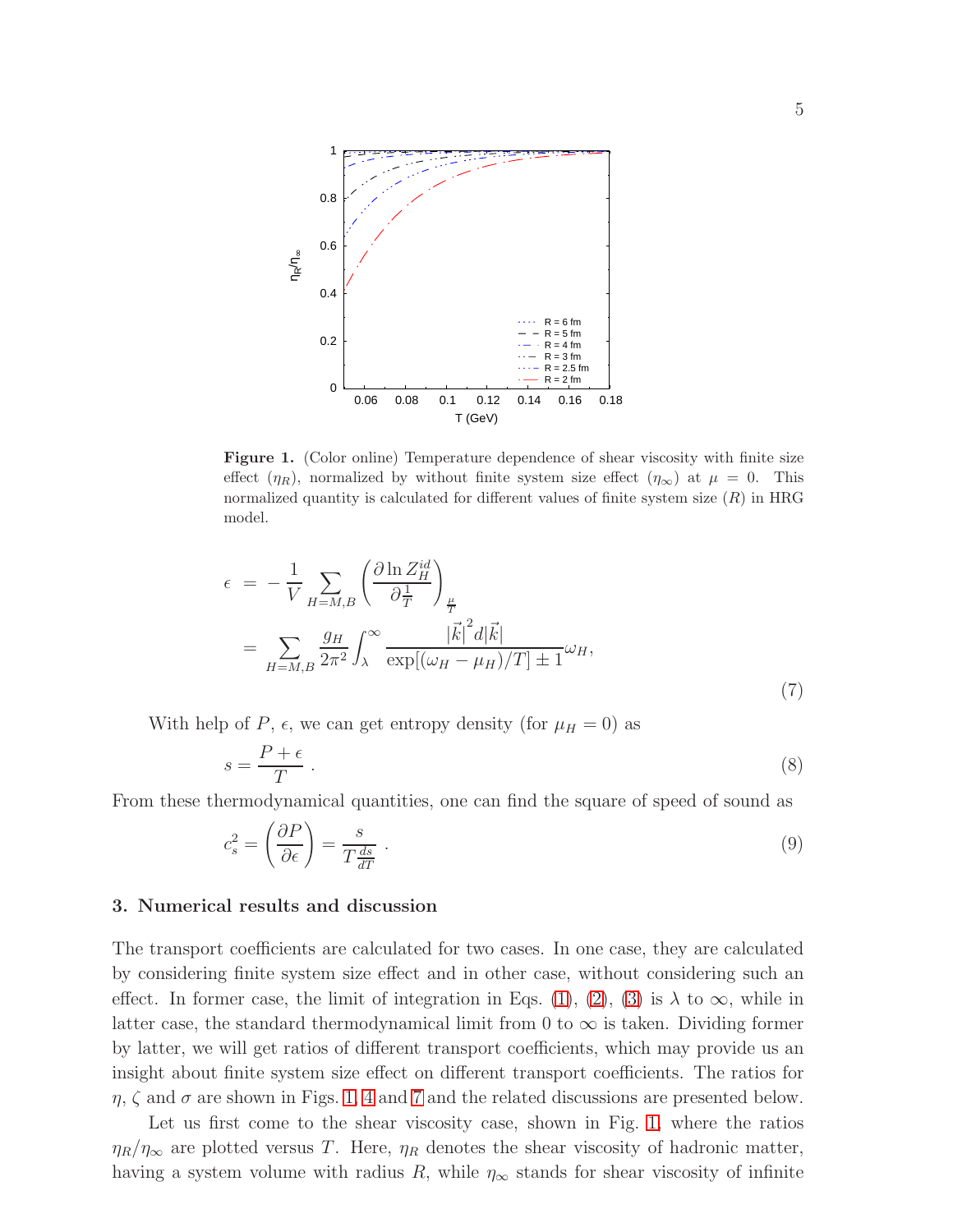

<span id="page-5-0"></span>Figure 2. (Color online) Left: Shear viscosity to entropy density ratio is plotted versus T for different values of R. The viscosity calculations are done for fixed value of relaxation time  $\tau = 1$  fm and  $\mu = 0$ . Horizontal dotted line stands for KSS bound. Right: Fractional change in  $\eta/s$  at different values of R with respect the infinite matter result.

hadronic matter. In other words, the calculations of  $\eta_R$  and  $\eta_\infty$  are the shear viscosity calculations with and without considering finite system size effect, respectively. We have taken six different sizes of  $R = 2, 2.5, 3, 4, 5, 6$  fm, which are motivated from the values of R extracted by a HRG model fits to particle yields in high energy heavy ion collision experiment [\[124\]](#page-15-20). Fig. [1](#page-4-0) shows that the  $\eta_R/\eta_\infty$  ratio decreases when values of R decreases. As momentum cut-off  $k_{\min} = \pi/R$  becomes larger for smaller values of R, hence thermodynamical phase space shrinks as R decreases. This is the reason for which shear viscosity  $\eta$  reduces by lowering the R.  $\eta$  also decreases with decrease in T of the system. The reason is as follows. The thermal distribution probability of medium constituents at lower momentum is enhanced when we reduce the temperature. Now, by introducing lower momentum cut-off, we are subtracting the statistical weight of low momentum zone. When we go from high temperature to low temperature domain, this subtraction becomes larger and therefore, we are getting smaller  $\eta$  at small temperature zone. The ratio  $\eta_R/\eta_\infty$  approaches towards unity at high R and T. It means that the statistical weight, subtracted by lower momentum cut-off, is quite small when one approaches toward high  $R$  and  $T$  zone.

Left panel of Fig. [2](#page-5-0) shows variation of the ratio of shear viscosity  $(\eta)$  to entropy density (s) with the temperature for fixed value of the relaxation time  $\tau = 1$  fm. The  $\eta/s$  is calculated for different sizes of the system. Similar to  $\eta$ , volume dependence is observed significantly in this ratio especially at low temperature. Interestingly, the  $\eta/s$  increases when we decrease the R. It is also demonstrated by right panel of Fig. [2,](#page-5-0) which discloses basically the fractional change in  $\eta/s$  at different values of R with respect the infinite matter result. There is opposite R dependency between  $\eta$ and  $\eta/s$ . The R dependence of entropy density s, shown in Fig. [3,](#page-6-0) will help us to understand the difference. In y-axis of Fig. [3,](#page-6-0) the entropy density is normalized by its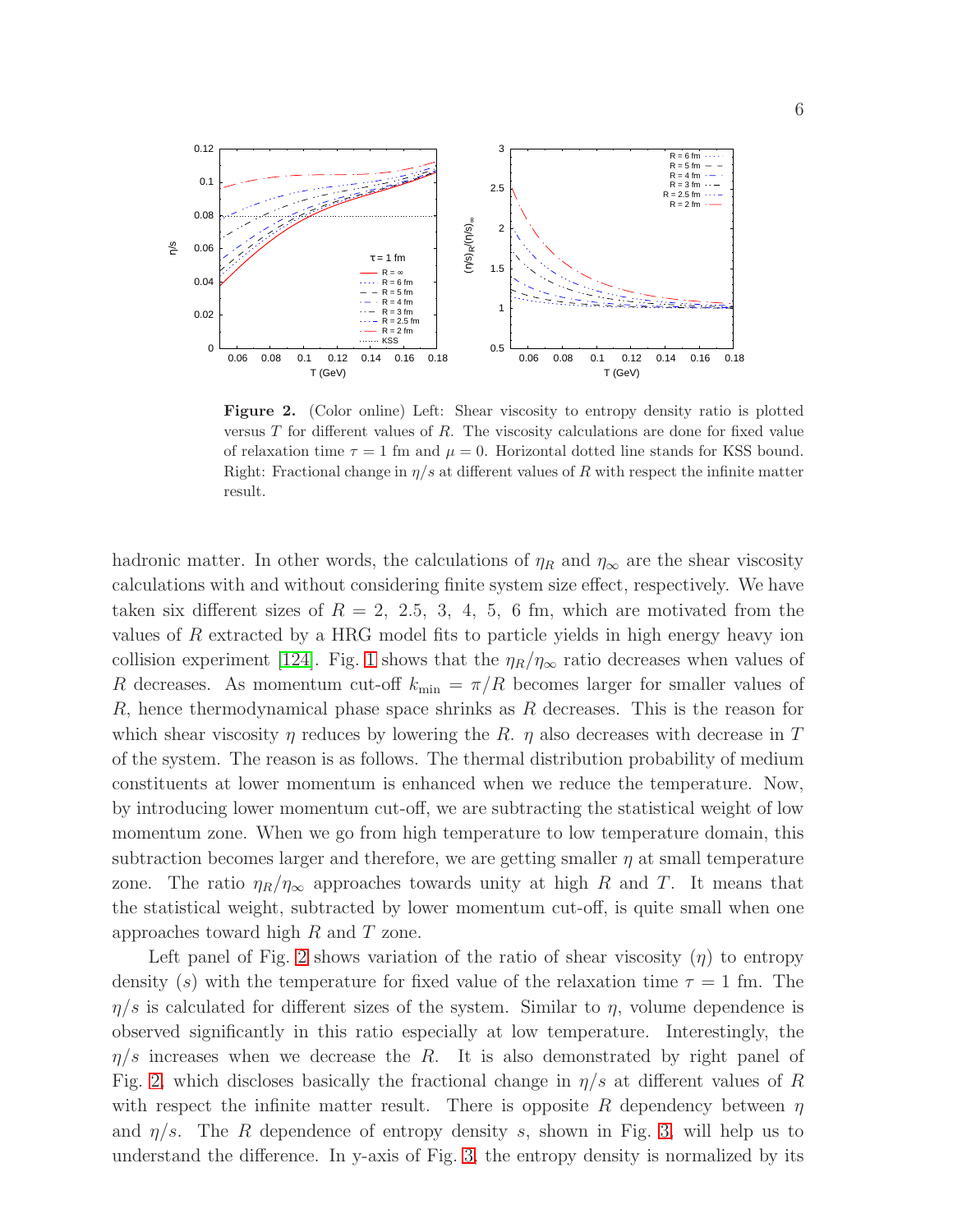

<span id="page-6-0"></span>Figure 3. (Color online) The ratio of entropy density to its Stefan-Boltzmann (SB) value  $(s/s_{SB})$  is plotted versus T for different values of R. Lattice QCD data from the WB group [\[122\]](#page-15-21) (triangles) and Hot QCD group [\[123\]](#page-15-22) (circles) are added.

Stefan-Boltzmann (SB) limit ( $s_{SB}$ ) and a dimensionless quantity  $s/s_{SB}$  is presented. For 3 flavor quarks, the SB limit of entropy density is  $s_{SB} = \frac{19\pi^2}{9}$  $\frac{\partial \pi^2}{\partial} T^3$ . We notice that s is decreasing as R decreases and in  $\eta/s$ , rate of decreasing for s becomes dominant over that for  $\eta$ . Therefore,  $\eta/s$  ultimately increases as R decreases. LQCD data of  $s/s_{SB}$  from the WB group [\[122\]](#page-15-21) (triangles) and Hot QCD group [\[123\]](#page-15-22) (circles) are in well agreement with our estimations from the HRG model for the temperature range studied. The straight horizontal dotted line in the left panel of Fig. [2](#page-5-0) denotes the lower bound of  $\eta/s$ , known as KSS bound [\[5\]](#page-12-4). So, our investigation suggests that finite system size effect of hadronic matter leads to a shift in  $\eta/s$  away from the KSS bound. The values of  $\eta/s$  below KSS bound should not be related with any violation as estimations are proportionally sensitive with relaxation time, which is arbitrarily chosen as 1 fm for this (left panel) Fig. [2.](#page-5-0) Reader should focus on the changes of  $\eta/s$ with  $R$ , as shown in the right panel of Fig. [2,](#page-5-0) instead of its absolute value. However, for absolute value case, one should calculate the relaxation time in microscopical way as done in Refs. [\[15,](#page-13-4) [16,](#page-13-5) [17,](#page-13-6) [18,](#page-13-7) [19,](#page-13-8) [20,](#page-13-9) [21,](#page-13-10) [22,](#page-13-11) [23,](#page-13-12) [24\]](#page-13-13), where it decreases as a function of temperature. Therefore, at low temperature, we will get a higher value of relaxation time, for which  $\eta/s$  will not go below the KSS bound. The temperature range below 100 MeV may not be relevant domain for the phenomenological point of view as the medium freezes out below that temperature.

The Fig. [4](#page-7-0) is same as Fig. [1](#page-4-0) but for bulk viscosity of hadronic matter. It is observed that the ratio  $\zeta_R/\zeta_\infty$  is more than unity at low temperature for very small system sizes. If we look at Eq. [\(1\)](#page-2-0) for  $\eta$  and Eq. [\(2\)](#page-2-1) for  $\zeta$ , one can identify that the expression of  $\zeta$ contain an additional term

$$
(1/3 - c_s^2)^2 \vec{k}^2 - c_s^2 m_{B,M}^2 \,, \tag{10}
$$

which vanishes in the limits of  $c_s^2 \to 1/3$  and  $m_{B,M} \to 0$ . At high temperature QCD,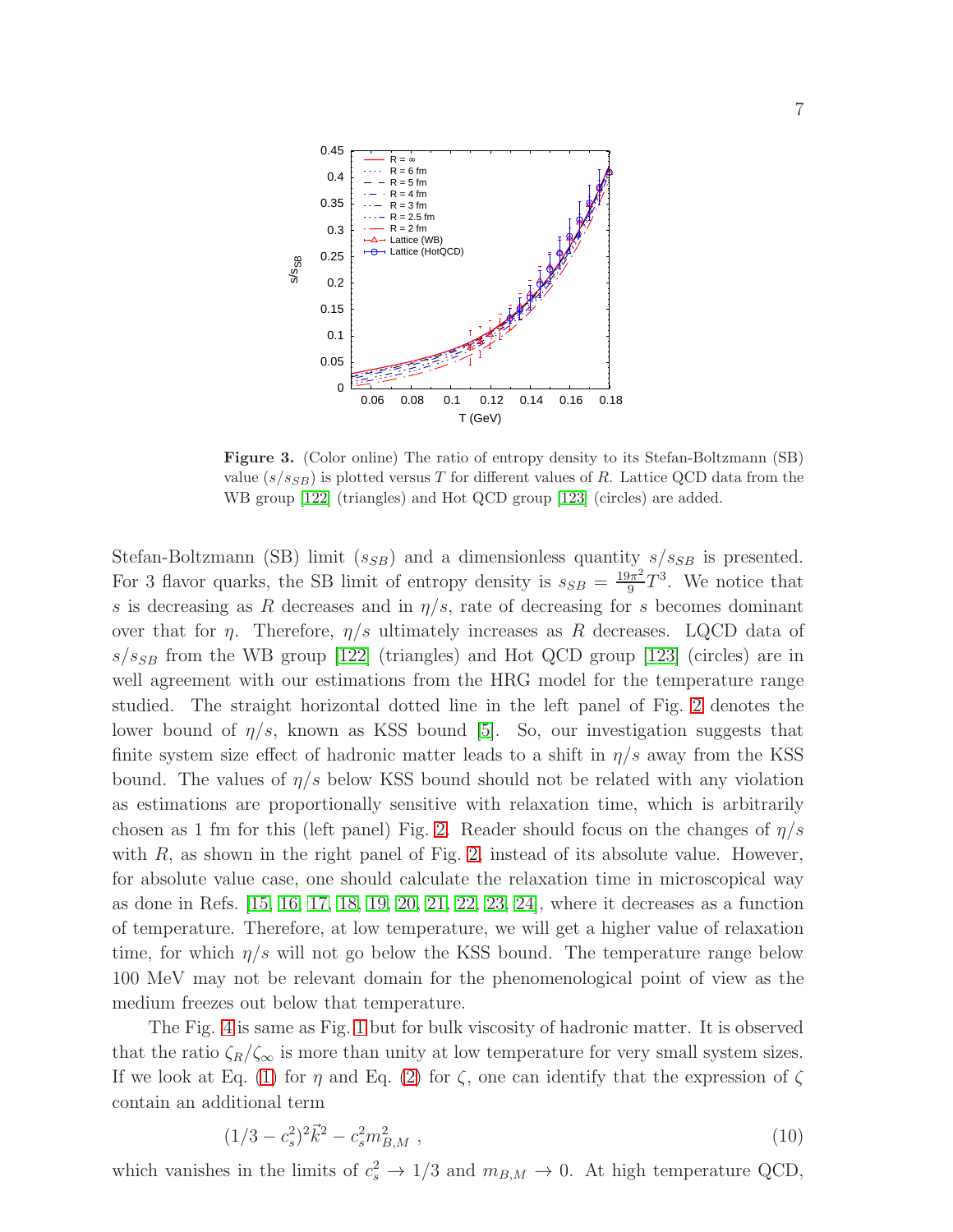

Figure 4. (Color online) Same as Fig. [1](#page-4-0) but for bulk viscosity of hadronic matter.

<span id="page-7-0"></span>

<span id="page-7-1"></span>**Figure 5.** (Color online) Square of speed of sound  $(c_s^2)$  versus T for different values of R. The Stefan-Boltzmann limit of  $c_s^2$  is shown by the arrow. Corresponding LQCD data from the WB group [\[122\]](#page-15-21) (triangles) and Hot QCD group [\[123\]](#page-15-22) (circles) are also shown.

this limits hold and QCD matter reaches to a scale independent or conformal symmetric situation, which can alternatively be realized from the vanishing values of  $\zeta$  for QCD matter at high temperature. In this context, the bulk viscosity calculation in HRG model is trying to measure indirectly the breaking of this conformal symmetric nature of QCD matter in the temperature range, where it is non-perturbative. The present investigation has tried to capture more delicate issue - finite system size effect on this breaking of conformal symmetry by studying the R dependence of  $\zeta$ . The reason may be well understood from the Fig. [5,](#page-7-1) which shows temperature dependence of square of speed of sound  $(c_s^2)$  for different values of R. We notice that  $c_s^2$  is suppressed at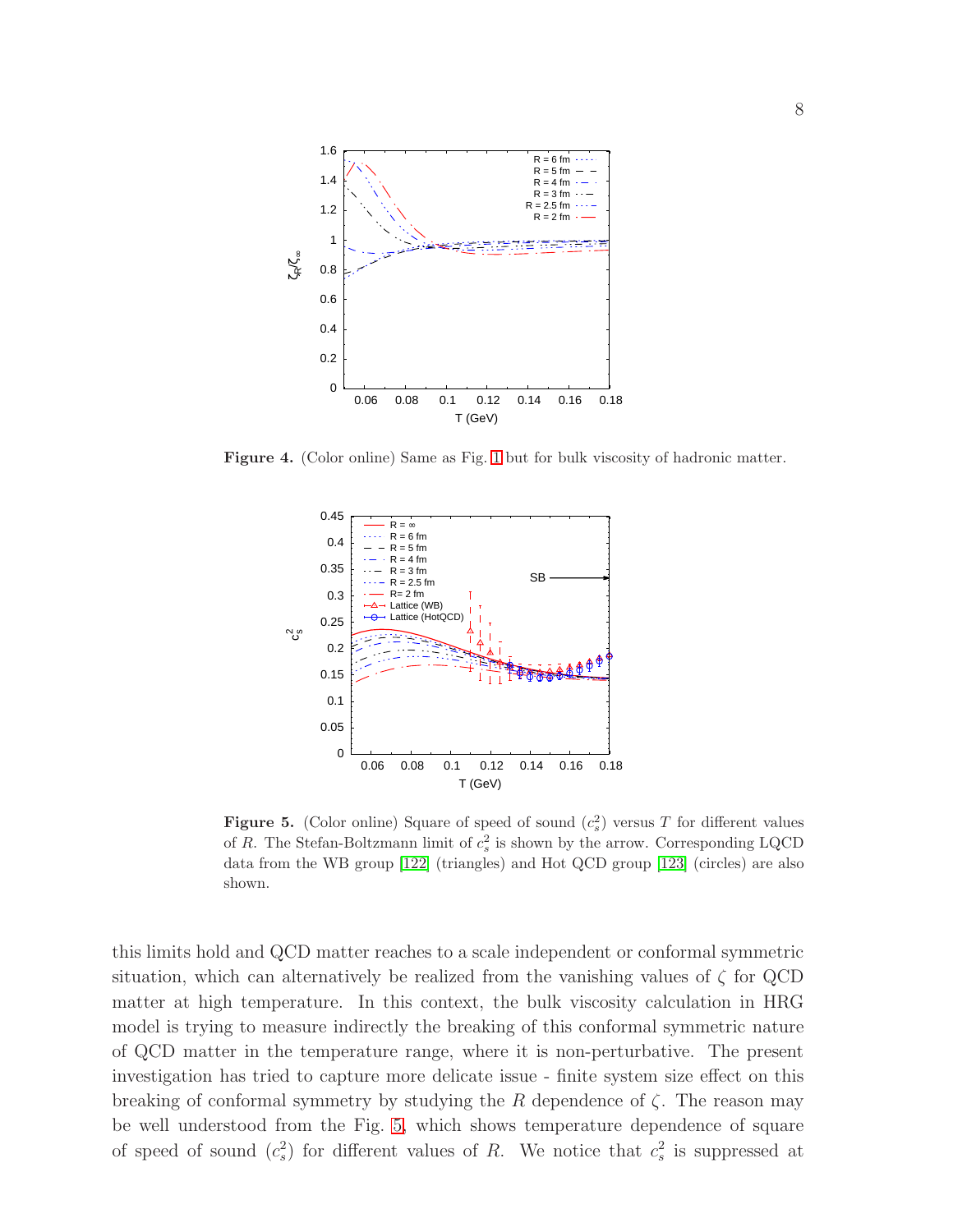

<span id="page-8-1"></span>Figure 6. (Color online) Left: The temperature dependence of bulk viscosity to entropy density ratio  $(\zeta/s)$  for different values of R. The calculations are done for  $\tau = 1$  fm and  $\mu = 0$  MeV. Right: Fractional change of  $\zeta/s$  at different values of R with respect the infinite matter result.



<span id="page-8-0"></span>Figure 7. Same as earlier Figs. [1](#page-4-0) and [4,](#page-7-0) for electrical conductivity of hadronic matter.

low temperature due to finite system size effect. The conformal symmetry breaking term  $(1/3 - c_s^2)$  is enhanced due to this suppression in  $c_s^2$ . Therefore, the ratio  $\zeta_R/\zeta_\infty$ becomes more than unity in the low temperature region. LQCD data of  $c_s^2$  from the WB group [\[122\]](#page-15-21) (triangles) and Hot QCD group [\[123\]](#page-15-22) (circles) are included in Fig. [5.](#page-7-1) Our estimations of  $c_s^2$  in HRG model are in reasonable agreement with LQCD calculations in the temperature range studied. At high temperature domain, where  $c_s^2$  becomes more or less volume independent,  $\zeta$  will decreases for smaller R (similar to R dependence of  $\eta$ ).

The left panel of Fig. [6](#page-8-1) shows the  $\zeta/s$  vs T for different values of R, where we have again used  $\tau = 1$  fm for rough estimation. For an infinite system,  $\zeta/s$  increases with increase of temperature, but for a small system size, the  $\zeta/s$  initially decreases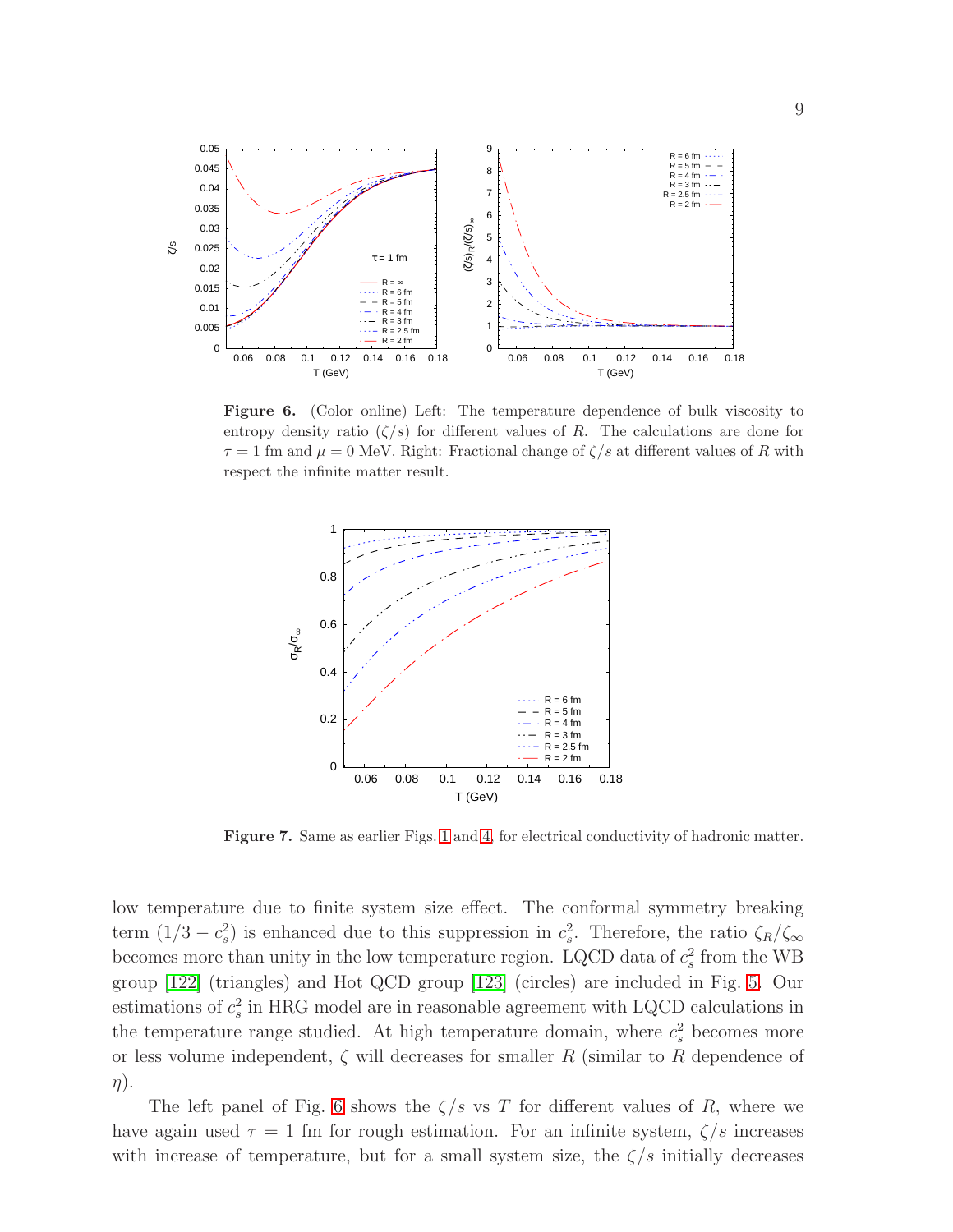

<span id="page-9-0"></span>**Figure 8.** Fractional change in  $\eta/s$  (a),  $\zeta/s$  (b) and  $\sigma/T$  (c) with respect to their values in most central collision.

with increase of temperature and then at higher temperature it increases slowly. The fractional change in  $\zeta/s$  for different values of R with respect its values for infinite matter case is shown in the right panel of Fig. [6.](#page-8-1) By taking a closer look at on the left and right panels of Fig. [6,](#page-8-1) then we will find two different R-T domains, showing opposite behavior in  $\zeta/s$ . When we go from  $R = 6$  fm to 4 fm,  $\zeta/s$  decreases but it increases for further reduction of R (4 − 2 fm). Similarly  $\zeta/s$  decreases at low T and increases at high T. Hence, we can visualize two domains in  $R-T$  plane and their boundary, through which the  $\zeta/s(R,T)$  face the transformation from its increasing to decreasing trends. The fact may not be well revealed unless we visualize or zoom in the graphs. If we notice the expression of bulk viscosity, given in Eq. [\(2\)](#page-2-1), we can find the reason of two different domain in  $R$ -T plane. In one hand,  $\zeta$  is reduced because of the momentum cut-off by shrinking the phase space. On the other hand, it is enhanced because the conformal breaking term  $(1/3 - c_s^2)$  increases when we decrease the R. Hence, these two opposite effect are basically acting on  $\zeta$  and as a net outcome,  $\zeta$  (as well as  $\zeta/s$ ) is displaying opposite behavior in two different zones in R-T plane.

Figure [7](#page-8-0) shows the results for the electrical conductivity of hadronic matter. The presentation follows the same pattern as we have taken in earlier Figs. [1](#page-4-0) and [4.](#page-7-0) With respect to other transport coefficients like  $\eta$  and  $\zeta$ , the electrical conductivity  $\sigma$  is quite sensitive to the system size effect even at a higher temperature. For example, at  $T = 160$ MeV, suppression in  $\eta$ ,  $\zeta$  and  $\sigma$  for respectively  $R = 2$  fm are 1%, 8% and 20% with respect to  $R = \infty$  case.

Now let us come to the perspectives of our results in heavy ion phenomenology. The expanding matter, produced in heavy ion collision experiments, can be well described by dissipative hydrodynamic simulations, where the transport coefficients like shear and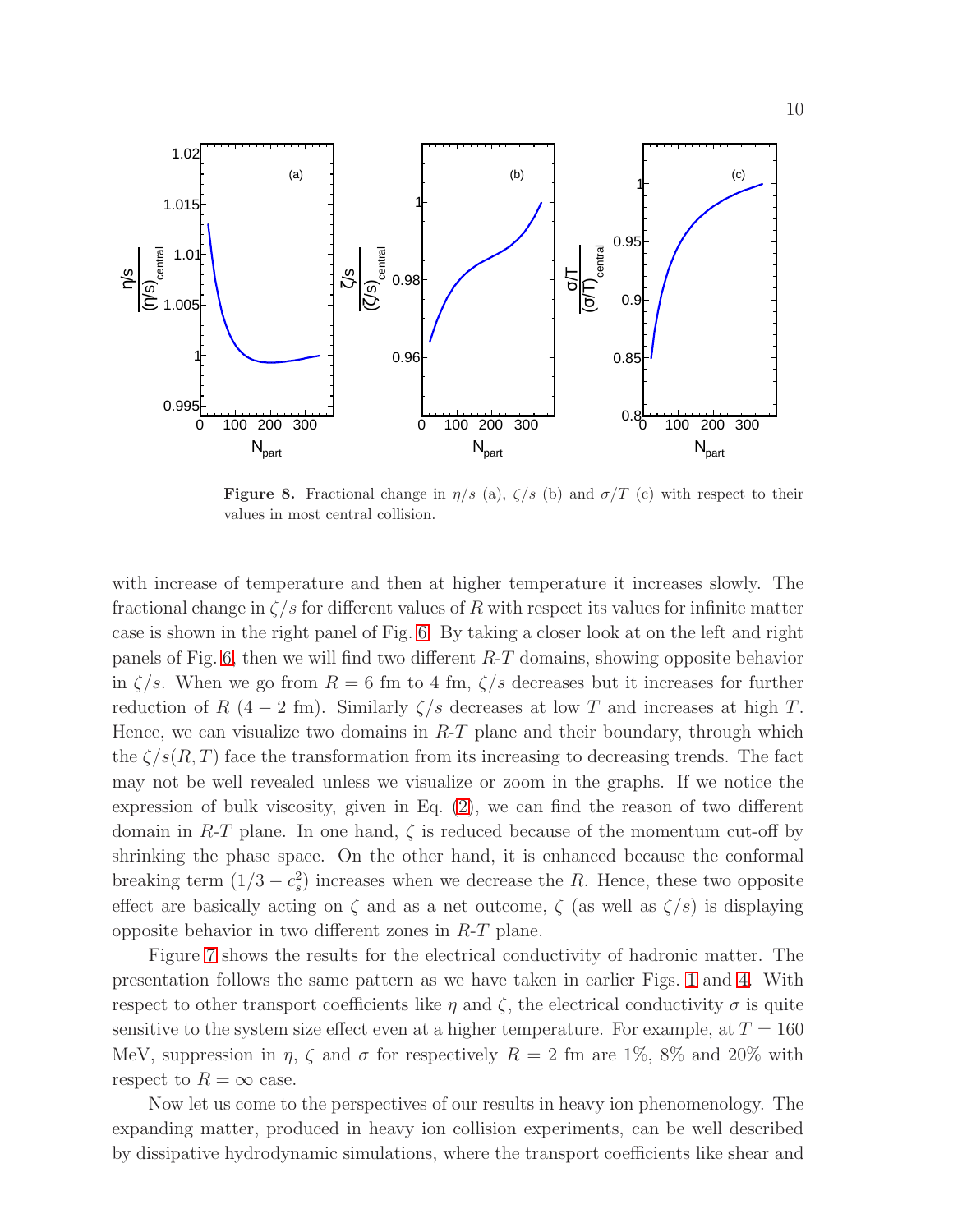

<span id="page-10-0"></span>**Figure 9.**  $N_{\text{part}}$  dependence of temperature T (a), baryon chemical potential  $\mu_B$  (b) and radius  $R$  (c) of the medium at freeze-out point, taken from Ref. [\[124\]](#page-15-20).

bulk viscosities are used as input parameters. During the expansion, the volume of the medium increases and temperature decreases with time and at freeze-out temperature, the medium looses its many body identity. This freeze-out system size can only be measured in experiment but in the initial stages, this size of the system can be smaller. Our present investigation shows that the values of  $\eta/s$  and  $\zeta/s$  can be changed at different system sizes, which are less than 6 fm (approx). So it suggests to consider size dependent (along with temperature dependent)  $\eta/s$  and  $\zeta/s$  during the complete evolution. In most central collision, the freeze-out size is too large ( $\sim 7-8$  fm) to get any volume effect in  $\eta/s$  and  $\zeta/s$  but they can have volume effect in earlier stages of hydrodynamical evolution. For non-central collision, the freeze-out size becomes smaller. So one can expect different values of transport coefficients for different centrality or average number of participants  $(N_{part})$ , which is demonstrated in Figure [8.](#page-9-0) It shows variation of transport coefficients with respect to the  $N_{part}$  for Au+Au collision at RHIC energy  $\sqrt{S_{NN}}$  = 200 GeV. Centrality dependence of chemical freeze-out parameters like  $T, \mu_B$  and fireball size R are taken from the data of Table VIII, given in Ref. [\[124\]](#page-15-20). After parameterizing those data the values are shown in Fig. [9.](#page-10-0) These data of  $T$ ,  $\mu_B$  and R are obtained by fitting the experimental data of hadronic yields. As we go from central to non-central collisions, the  $N_{\text{part}}$  decreases. This centrality and  $N_{\text{part}}$  can be linked with standard Glauber model. The experimental observations [\[124\]](#page-15-20) tell that freeze-out size of the medium reduces with decrease of  $N_{\text{part}}$ . From the Fig. [9,](#page-10-0) we can roughly relate the zones  $R = 7 - 3$  fm,  $\mu_B = 0.027 - 0.019$  GeV and  $T = 0.168 - 0.164$  GeV for the  $N_{\text{part}} = 350 - 40$ . Now, smaller  $N_{\text{part}}$  corresponds to smaller R, where all of the transport coefficients  $\eta$ ,  $\zeta$  and  $\sigma$  become smaller, as we noticed in Figs [1,](#page-4-0) [4,](#page-7-0) [7.](#page-8-0) Hence, all of the transport coefficients will be decreased when we decrease the  $N_{part}$ .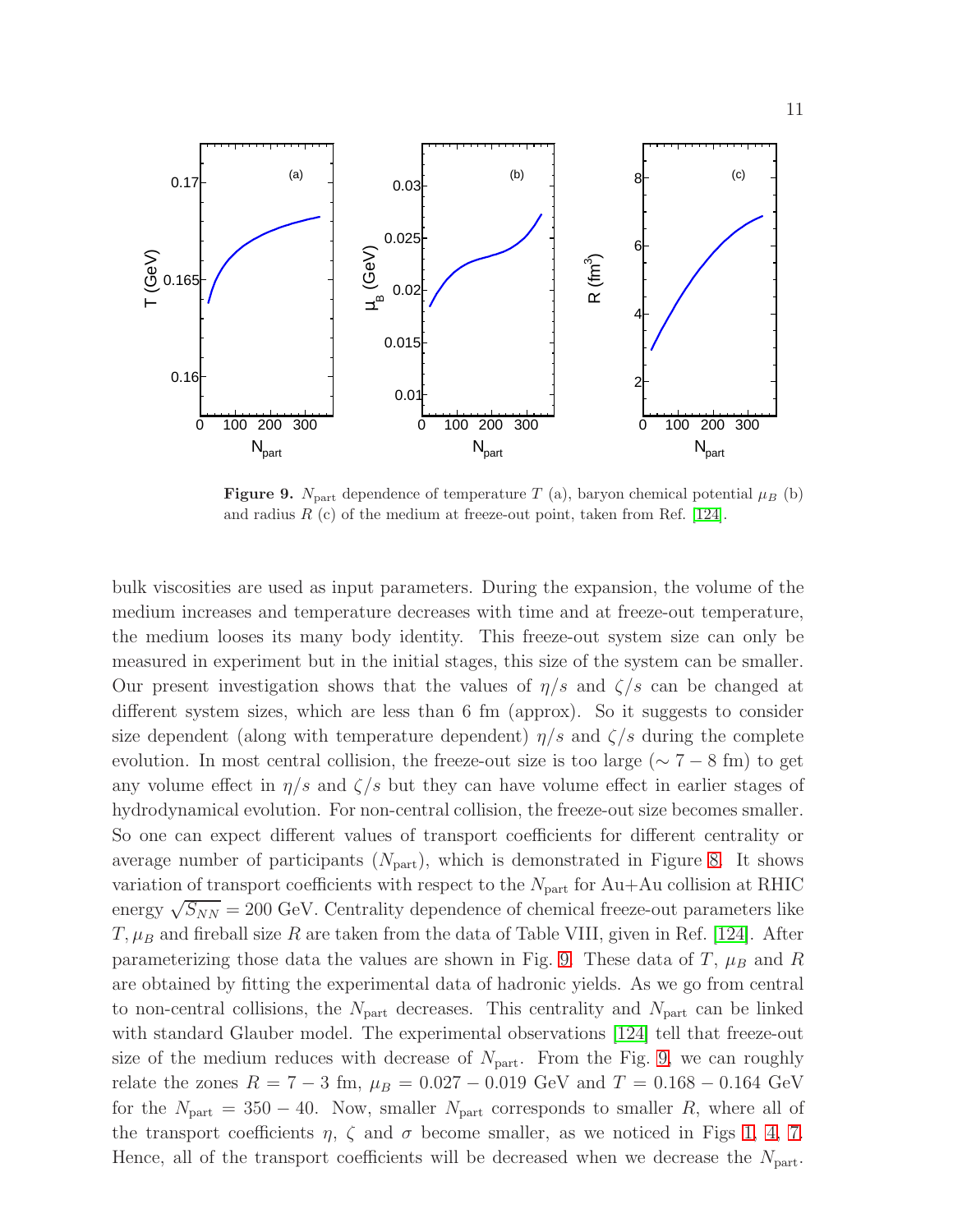Same trend can be expected for dimensionless quantity  $\sigma/T$ , as we see in Fig. [8\(](#page-9-0)c). For dimensionless quantities  $\eta/s$  and  $\zeta/s$ , the picture will be little complicated because of additional impact of  $s(R, T, \mu_B)$ . For  $\zeta/s$  at the particular zone of  $T-\mu_B-R$  will decrease as  $N_{\text{part}}$  decreases, which we get in Fig. [8\(](#page-9-0)a). We can get a rough idea of this trend from Fig. [6,](#page-8-1) where  $\zeta/s$  can reduce as we move from  $R = 6$  to 4 fm for  $T \sim 0.164 - 0.168$  GeV. Although, there is a possibility of enhanced  $\zeta/s$  at low R and low T domain, which is not relevant in the phenomenological direction. From Fig. [2,](#page-5-0) we have already noticed that  $\eta/s$  is enhanced at low R, from where one can relate the increasing nature of  $\eta/s$  at low  $N_{\text{part}}$ , which we see in Fig. [8\(](#page-9-0)a). This qualitative  $N_{\text{part}}$  dependence of  $\eta/s$  is in well agreement with the outcome of hydrodynamical simulation, where  $\eta/s$  is entered as an input parameter. Ref.  $|3|$  has studied the centrality or  $N_{part}$  dependence of invariant yield and elliptic flow of charged hadrons as a function of transverse momentum. By taking different guess values of  $\eta/s$  in their hydrodynamical simulation, they have attempted to match the experimental data of PHENIX Collaboration [\[125,](#page-15-23) [126\]](#page-15-24) and they found the experimental data prefers higher values of  $\eta/s$  as we go from central to peripheral collisions. So we observe a similar qualitative trend of  $N_{part}$  dependence of  $\eta/s$  from the direction of hydrodynamical simulation [\[3\]](#page-12-2) as well as from the microscopic calculation of present investigation.

In present work, we have started with simple picture of finite size consideration to build the R dependent of  $\eta/s$  and other transport coefficients. In future, we have a plan to consider other possible aspect of finite size picture, which may rigorously change the size dependence of different transport coefficients. However, a new phenomenological message from this present work is that the  $\eta/s$  (as well as other coefficients) can depend on system size along with the other medium parameters  $T$ ,  $\mu_B$ . Our results suggest to consider an explicit R (as well as T,  $\mu_B$ ) dependent  $\eta/s$  in hydrodynamical simulation, which may help to match the experimental data more precisely. We also plan to explore this phenomenology in future.

Another important quantity is relaxation time, which decide the numerical strength of transport coefficients. In the present work, as discuss in most of the cases the ratio of transport coefficients with and without finite size effects, the contribution from relaxation time cancels. This is true if the relaxation time is a constant quantity for the system. A microscopic calculation may provide us a momentum and temperature dependent relaxation time, due to which our results may be changed slightly, which may be very interesting to study in near future.

#### 4. Summary and Perspectives

In summary, we have tried to investigate the finite system size effect on different transport coefficients of hadronic matter. We have used an ideal HRG model to describe the thermodynamic behavior of hadronic medium constituents. We have adopted the simplest possible idea of a finite lower momentum cut-off to study the finite system size effect on the transport coefficients of the medium. Using standard expressions of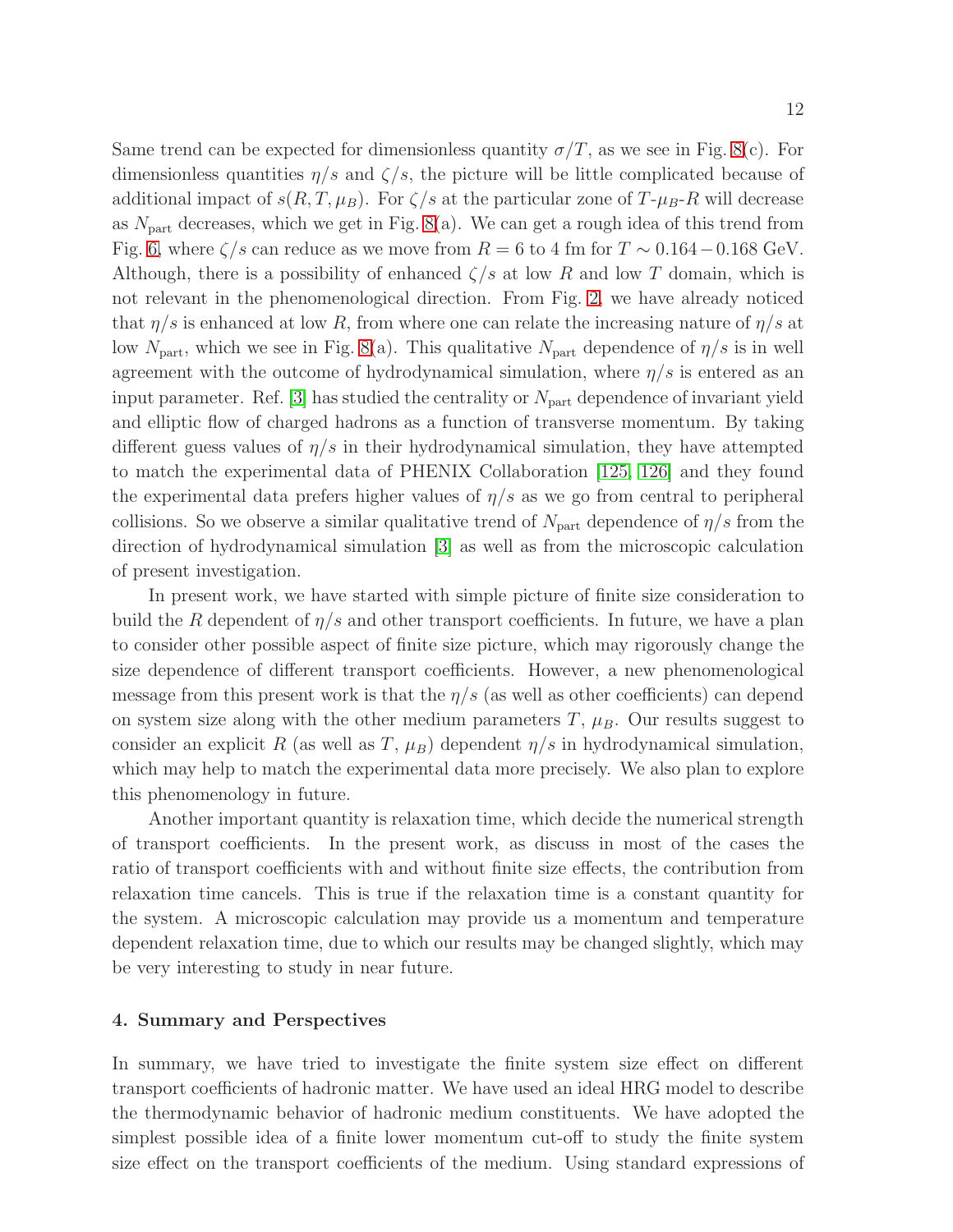transport coefficients like shear viscosity  $\eta$ , bulk viscosity  $\zeta$  and electrical conductivity  $\sigma$ , we have calculated them as a function of temperature T for various system sizes R. We observe a significant finite system size effect on these transport coefficients at low temperatures. However, this effect reduces as we go to higher temperatures. The values of shear viscosity and electrical conductivity decrease due to finite system size effect. This is also true for bulk viscosity but at high temperature. At low temperature domain, when we decrease the  $R$ , we get a suppression in speed of sound and therefore an enhancement in  $\zeta$  is observed. The entropy density also gets suppressed due to finite system size effect. The competing dependence of  $\eta$  and  $\zeta$  with s on system size gets reflected in the dimensionless ratios  $\eta/s$  and  $\zeta/s$ . For smaller values of R, the  $\eta/s$ becomes larger. In case of  $\zeta/s$ , suppression is observed when R will be reduced from 6 fm to 4 fm but for further reduction, an enhancement is noticed.

In phenomenological point of view, we have also seen the centrality or average number of participants  $N_{\text{part}}$  dependence of  $\eta/s$ ,  $\zeta/s$  and  $\sigma/T$ . In heavy ion collisions experiment, the picture from central to peripheral collisions is linked with increasing centrality and decreasing  $N_{part}$  and R. We notice that  $\zeta/s$  and  $\sigma/T$  become smaller but  $\eta/s$  is larger at smaller  $N_{\text{part}}$ . From the direction hydrodynamical simulations, a larger  $\eta/s$  is required as input parameter to describe lower  $N_{\text{part}}$  (higher centrality) experimental data. Hence, we notice that the macroscopic hydrodynamical simulation and our microscopic calculations both indicate a similar trend of  $N_{part}$  dependence in  $\eta/s$ . Our results also suggest to consider an explicit size dependent  $\eta/s$  in hydrodynamical simulation during the entire expansion. In near future, we are planning to incorporate other possible rigorous tools of finite size effect in the microscopic calculations of transport coefficients, while in long-term plan, we are also planning for proper implementation in macroscopic evolution picture.

Acknowledgment: SG is partially supported from University Grant Commission (UGC) Dr. D. S. Kothari Post Doctoral Fellowship (India) under grant No. F.4-  $2/2006$  (BSR)/PH/15-16/0060. SS and BM are supported by DAE and DST, which is greatly acknowledged. We thank to Victor Roy for useful discussions. SG acknowledge WHEPP-2017 for getting some fruitful discussions.

#### <span id="page-12-0"></span>References:

- <span id="page-12-1"></span>[1] P. Romatschke and U. Romatschke, Phys. Rev. Lett. 99, 172301 (2007).
- <span id="page-12-2"></span>[2] M. Luzum and P. Romatschke, Phys. Rev. C 78, 034915 (2008).
- <span id="page-12-3"></span>[3] V. Roy, A. K. Chaudhuri and B. Mohanty, Phys. Rev. C 86, 014902 (2012).
- <span id="page-12-4"></span>[4] P. B. Arnold, G. D. Moore, and L. G. Yaffe, J. High Energy Phys. 11, 001 (2000); 05, 051 (2003).
- <span id="page-12-5"></span>[5] P. Kovtun, D. T. Son, and O. A. Starinets, Phys. Rev. Lett. 94, 111601 (2005).
- <span id="page-12-6"></span>[6] P. Chakraborty and J. I. Kapusta, Phys. Rev. C **83**, 014906 (2011).
- <span id="page-12-7"></span>[7] C. Sasaki, K. Redlich, Nucl. Phys. A 832, 62 (2010).
- [8] R. Marty, E. Bratkovskaya, W. Cassing, J. Aichelin, H. Berrehrah, Phys. Rev. C 88, 045204 (2013).
- <span id="page-12-9"></span><span id="page-12-8"></span>[9] S. Ghosh, T. C. Peixoto, V. Roy, F. E. Serna, and G. Krein, Phys. Rev. C 93, 045205 (2016).
- [10] P. Deb, G. Kadam, H. Mishra, Phys. Rev. D 94, 094002 (2016).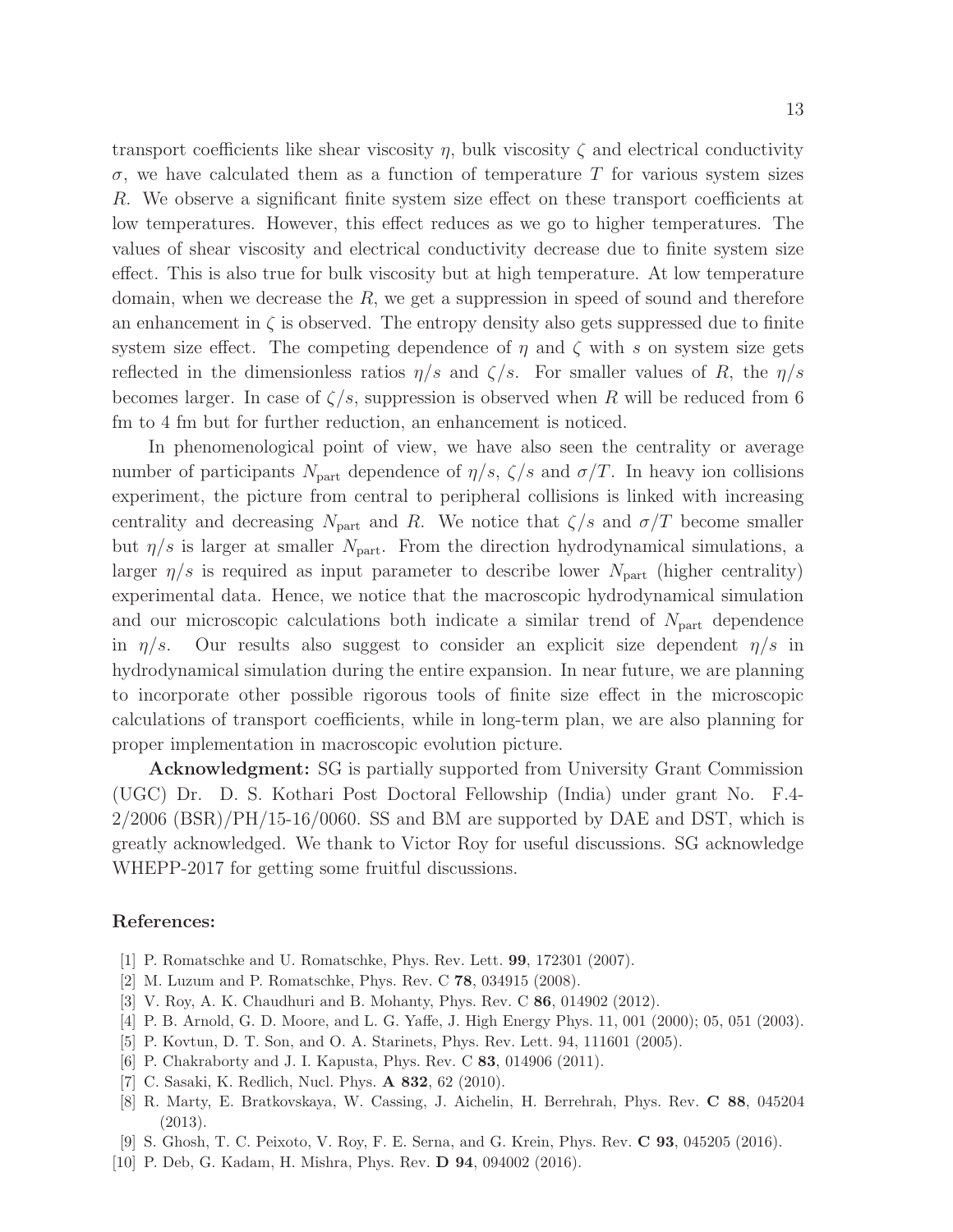- <span id="page-13-3"></span><span id="page-13-0"></span>[11] A. N. Tawfik, A. M. Diab, M.T. Hussein, Int.J.Mod.Phys. A31, 1650175 (2016); [arXiv:1610.06041](http://arxiv.org/abs/1610.06041) [nucl-th].
- <span id="page-13-1"></span>[12] S. Ghosh, A. Lahiri, S. Majumder, R. Ray, S. K. Ghosh, Phys. Rev. C 88, 068201 (2013).
- <span id="page-13-2"></span>[13] R. Lang, W. Weise Eur. Phys. J. A 50, 63 (2014); R. Lang, N. Kaiser, W. Weise, Eur. Phys. J. A 51, 127 (2015).
- <span id="page-13-4"></span>[14] S. K. Ghosh, S. Raha, R. Ray, K. Saha, S. Upadhaya, Phys. Rev. D 91, 054005 (2015).
- <span id="page-13-5"></span>[15] K. Itakura, O. Morimatsu, and H. Otomo, Phys. Rev. D 77, 014014 (2008).
- <span id="page-13-6"></span>[16] A. Dobado and S.N. Santalla, Phys. Rev. D 65, 096011 (2002); A. Dobado and F. J. Llanes-Estrada, Phys. Rev. D 69, 116004 (2004).
- <span id="page-13-7"></span>[17] D. Fernandez-Fraile and A. Gomez Nicola, Eur. Phys. J. C 62, 37 (2009).
- <span id="page-13-8"></span>[18] R. Lang, N. Kaiser and W. Weise Eur. Phys. J. A 48, 109 (2012).
- <span id="page-13-9"></span>[19] S. Mitra, S. Ghosh, and S. Sarkar Phys. Rev. C 85, 064917 (2012).
- <span id="page-13-10"></span>[20] S. Ghosh, G. Krein, S. Sarkar, Phys. Rev. C 89, 045201 (2014); S. Ghosh, Phys. Rev. C 90 025202 (2014); S. Ghosh, Braz. J. Phys. 45, 687 (2015).
- <span id="page-13-11"></span>[21] M. I. Gorenstein, M. Hauer, O. N. Moroz, Phys. Rev. C 77, 024911 (2008).
- <span id="page-13-12"></span>[22] G. P. Kadam and H. Mishra, Nucl. Phys. A 934, 133 (2015).
- <span id="page-13-13"></span>[23] G. P. Kadam and H. Mishra, Phys. Rev. C 92, no. 3, 035203 (2015).
- <span id="page-13-14"></span>[24] J. Noronha-Hostler, J. Noronha, C. Greiner, Phys. Rev. Lett. 103, 172302 (2009).
- <span id="page-13-15"></span>[25] N. Demir and S.A. Bass Phys. Rev. Lett. 102, 172302 (2009).
- <span id="page-13-16"></span>[26] A. Muronga, Phys. Rev. **C 69**, 044901 (2004).
- <span id="page-13-17"></span>[27] S. Plumari, A. Puglisi, F. Scardina, and V. Greco, Phys. Rev. C 86, 054902 (2012).
- <span id="page-13-18"></span>[28] S. Pal, Phys. Lett. **B 684**, 211 (2010).
- <span id="page-13-19"></span>[29] H. B. Meyer, Phys. Rev. D 76, 101701 (2007); Phys. Rev. D 82, 054504 (2010).
- [30] N. Astrakhantsev, V. Braguta, A. Kotov, J. High Energy Phys. 1704 (2017) 101; J. High Energy Phys. 1509 (2015) 082.
- <span id="page-13-23"></span><span id="page-13-21"></span>[31] M. Prakash, M. Prakash, R. Venugopalan, and G. Welke, Phys. Rep. 227, 321 (1993).
- <span id="page-13-20"></span>[32] S. Gavin, Nucl. Phys. **A, 435**, 826 (1985).
- <span id="page-13-22"></span>[33] K. Paech and S. Pratt, Phys. Rev. **C 74**, 014901 (2006).
- <span id="page-13-28"></span>[34] P. Arnold, C. Dogan, G. D. Moore, Phys. Rev. D 74, 085021 (2006).
- <span id="page-13-34"></span>[35] S. K. Das, J. Alam Phys.Rev. D 83, 114011 (2011).
- <span id="page-13-35"></span>[36] H. B. Meyer, Phys. Rev. Lett. 100, 162001 (2008).
- <span id="page-13-36"></span>[37] A. Dobado, F.J.Llane-Estrada, J. Torres Rincon, Phys. Lett. B 702, 43 (2011).
- <span id="page-13-27"></span>[38] A. Dobado, J. Torres Rincon, Phys. Rev. D 86, 074021 (2012).
- <span id="page-13-26"></span>[39] C. Sasaki, K. Redlich, Phys. Rev. C 79, 055207 (2009).
- <span id="page-13-24"></span>[40] X. Shi-Song, G. Pan-Pan, Z. Le, H. De-Fu, Chin. Phys. C 38, 054101 (2014).
- <span id="page-13-25"></span>[41] D. Kharzeev, K. Tuchin, JHEP 0809, 093 (2008).
- <span id="page-13-32"></span>[42] F. Karsch, D. Kharzeev, K. Tuchin, Phys. Lett. B 663, 217 (2008).
- <span id="page-13-29"></span>[43] D. Fernandez-Fraile and A. Gomez Nicola, Phys. Rev. Lett. 102, 121601 (2009).
- <span id="page-13-33"></span>[44] S. Mitra and S. Sarkar, Phys. Rev. **D 87**, 094026 (2013).
- <span id="page-13-31"></span>[45] S. Ghosh, S. Chatterjee, B. Mohanty Phys. Rev. C 94, 045208 (2016).
- <span id="page-13-30"></span>[46] G. Sarwar, S. Chatterjee and J. e. Alam, J. Phys. G 44, no. 5, 055101 (2017).
- <span id="page-13-37"></span>[47] G. P. Kadam and H. Mishra, Phys. Rev. C 93, no. 2, 025205 (2016).
- <span id="page-13-38"></span>[48] K. Saha, S. Upadhaya and S. Ghosh, Mod. Phys. Lett. A 32, no. 05, 1750018 (2016).
- [49] H.T. Ding, A. Francis, O. Kaczmarek, F. Karsch, E. Laermann, and W. Soeldner, Phys. Rev. D 83, 034504 (2011).
- <span id="page-13-40"></span><span id="page-13-39"></span>[50] G. Aarts, C. Allton, J. Foley, S. Hands, and S. Kim, Phys. Rev. Lett. 99, 022002 (2007).
- [51] P. V. Buividovich, M. N. Chernodub, D. E. Kharzeev, T. Kalaydzhyan, E. V. Luschevskaya, and M. I. Polikarpov, Phys. Rev. Lett. 105, 132001 (2010).
- <span id="page-13-42"></span><span id="page-13-41"></span>[52] Y. Burnier and M. Laine, Eur. Phys. J. C 72, 1902 (2012).
- <span id="page-13-43"></span>[53] S. Gupta, Phys. Lett. B 597, 57 (2004).
- [54] B. B. Brandt, A. Francis, H. B. Meyer, and H. Wittig, J. High Energy Phys. 03, 100 (2013).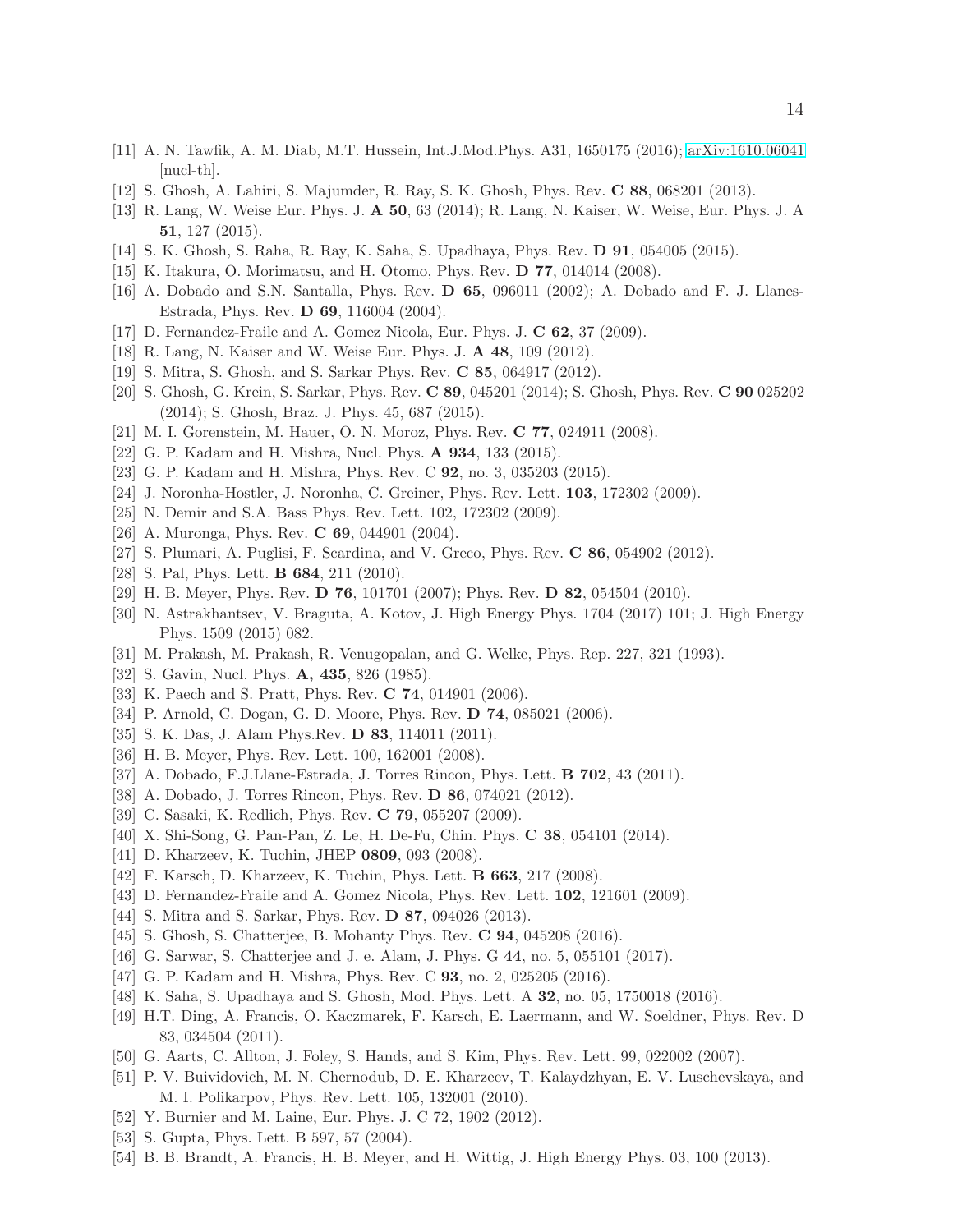- <span id="page-14-1"></span><span id="page-14-0"></span>[55] A. Amato, G. Aarts, C. Allton, P. Giudice, S. Hands, J.I. Skullerud, Phys. Rev. Lett. 111, 172001 (2013).
- <span id="page-14-2"></span>[56] W. Cassing, O. Linnyk, T. Steinert, and V. Ozvenchuk, Phys. Rev. Lett. 110, 182301 (2013).
- <span id="page-14-3"></span>[57] A. Puglisi, S. Plumari, V. Greco, Phys. Rev. D 90, 114009 (2014); J. Phys. Conf. Ser. 612, 012057 (2015); Phys. Lett. B 751, 326 (2015).
- <span id="page-14-4"></span>[58] M. Greif, I. Bouras, Z. Xu, C. Greiner, Phys. Rev. D 90, 094014 (2014); J. Phys. Conf. Ser. 612, 012056 (2015).
- <span id="page-14-5"></span>[59] P. K. Srivastava, L. Thakur, B. K. Patra, Phys. Rev. C 91, 044903 (2015).
- <span id="page-14-6"></span>[60] S. I. Finazzo, J. Noronha Phys. Rev. D 89, 106008 (2014).
- <span id="page-14-7"></span>[61] C. Lee, I. Zahed, Phys. Rev. C 90, 025204 (2014).
- <span id="page-14-8"></span>[62] D. Fernandez-Fraile and A. Gomez Nicola, Phys. Rev. D 73, 045025 (2006).
- <span id="page-14-9"></span>[63] M. Greif, C. Greiner, G.S. Denicol, Phys. Rev. D 93, 096012 (2016).
- <span id="page-14-10"></span>[64] S. Ghosh, Phys. Rev. D **95**, no. 3, 036018 (2017).
- <span id="page-14-11"></span>[65] M. Luscher, Commun. Math. Phys. **104**, 177 (1986).
- <span id="page-14-12"></span>[66] H. T. Elze and W. Greiner, Phys. Lett. B 179, 385 (1986).
- <span id="page-14-13"></span>[67] J. Gasser and H. Leutwyler, Phys. Lett. B 188, 477 (1987).
- <span id="page-14-14"></span>[68] C. Spieles, H. Stoecker and C. Greiner, Phys. Rev. C **57**, 908 (1998).
- <span id="page-14-15"></span>[69] A. Gopie and M. C. Ogilvie, Phys. Rev. D **59**, 034009 (1999).
- <span id="page-14-16"></span>[70] O. Kiriyama and A. Hosaka, Phys. Rev. D 67, 085010 (2003).
- <span id="page-14-17"></span>[71] L. M. Abreu, M. Gomes and A. J. da Silva, Phys. Lett. B 642, 551 (2006).
- <span id="page-14-18"></span>[72] G. y. Shao, L. Chang, Y. x. Liu and X. l. Wang, Phys. Rev. D 73, 076003 (2006).
- <span id="page-14-19"></span>[73] S. Yasui and A. Hosaka, Phys. Rev. D 74, 054036 (2006).
- <span id="page-14-20"></span>[74] L. F. Palhares, E. S. Fraga and T. Kodama, J. Phys. G 38, 085101 (2011).
- <span id="page-14-21"></span>[75] J. Luecker, C. S. Fischer and R. Williams, Phys. Rev. D 81, 094005 (2010).
- <span id="page-14-22"></span>[76] E. S. Fraga, L. F. Palhares and P. Sorensen, Phys. Rev. C 84, 011903 (2011).
- <span id="page-14-23"></span>[77] L. M. Abreu, A. P. C. Malbouisson and J. M. C. Malbouisson, Phys. Rev. D 83, 025001 (2011).
- <span id="page-14-24"></span>[78] L. M. Abreu, A. P. C. Malbouisson and J. M. C. Malbouisson, Phys. Rev. D 84, 065036 (2011).
- <span id="page-14-25"></span>[79] A. Bhattacharyya, P. Deb, S. K. Ghosh, R. Ray and S. Sur, Phys. Rev. D 87, no. 5, 054009 (2013).
- <span id="page-14-26"></span>[80] A. Bhattacharyya, R. Ray and S. Sur, Phys. Rev. D 91, no. 5, 051501 (R) (2015).
- <span id="page-14-27"></span>[81] A. Bhattacharyya, R. Ray, S. Samanta and S. Sur, Phys. Rev. C 91, no. 4, 041901 (R) (2015).
- [82] A. Bhattacharyya, S. K. Ghosh, R. Ray, K. Saha and S. Upadhaya, Europhys. Lett. 116, no. 5, 52001 (2016).
- <span id="page-14-29"></span><span id="page-14-28"></span>[83] N. Magdy, M. Csand and R. A. Lacey, J. Phys. G 44, no. 2, 025101 (2017).
- <span id="page-14-30"></span>[84] K. Redlich and K. Zalewski, [arXiv:1611.03746](http://arxiv.org/abs/1611.03746) [nucl-th].
- <span id="page-14-31"></span>[85] F. Karsch, K. Morita, K. Redlich, Phys. Rev. C 93, 034907 (2016).
- <span id="page-14-32"></span>[86] H. j. Xu, Phys. Lett. B 765, 188 (2017).
- <span id="page-14-33"></span>[87] A. Bhattacharyya, S. K. Ghosh, R. Ray and S. Samanta, Europhys. Lett. 115, no. 6, 62003 (2016).
- <span id="page-14-34"></span>[88] N. Sarkar, P. Ghosh, [arXiv:1711.08721](http://arxiv.org/abs/1711.08721) [hep-ph].
- <span id="page-14-35"></span>[89] N. Sarkar, P. Ghosh, Phys. Rev. C 96 (2017) 044901.
- <span id="page-14-36"></span>[90] K. Saha, S. Ghosh, S. Upadhaya, S. Maity, [arXiv:1711.10169](http://arxiv.org/abs/1711.10169) [nucl-th].
- <span id="page-14-37"></span>[91] H. Song, S. A. Bass, U. Heinz, T. Hirano and C. Shen, Phys. Rev. Lett. 106, 192301 (2011).
- [92] B. Schenke, S. Jeon and C. Gale, Phys. Rev. Lett. 106, 042301 (2011).
- [93] D. N. Zubarev Non-equilibrium statistical thermodynamics (New York, Consultants Bureau, 1974).
- <span id="page-14-38"></span>[94] M. S. Green, J. Chem. Phys. 22, 398 (1954); R. Kubo, J. Phys. Soc. Jpn. 12, 570 (1957).
- <span id="page-14-39"></span>[95] S. Ghosh, Int. J. Mod. Phys. A **29**, 1450054 (2014).
- <span id="page-14-40"></span>[96] R. Hagedorn and J. Rafelski, Phys. Lett. 97B, 136 (1980).
- <span id="page-14-41"></span>[97] D. H. Rischke, M. I. Gorenstein, H. Stoecker and W. Greiner, Z. Phys. C 51, 485 (1991).
- <span id="page-14-42"></span>[98] J. Cleymans, M. I. Gorenstein, J. Stalnacke and E. Suhonen, Phys. Scripta 48, 277 (1993).
- <span id="page-14-43"></span>[99] P. Braun-Munzinger, J. Stachel, J. P. Wessels and N. Xu, Phys. Lett. B 344, 43 (1995).
- <span id="page-14-44"></span>[100] J. Cleymans, D. Elliott, H. Satz and R. L. Thews, Z. Phys. C 74, 319 (1997).
- [101] G. D. Yen, M. I. Gorenstein, W. Greiner and S. N. Yang, Phys. Rev. C 56, 2210 (1997).